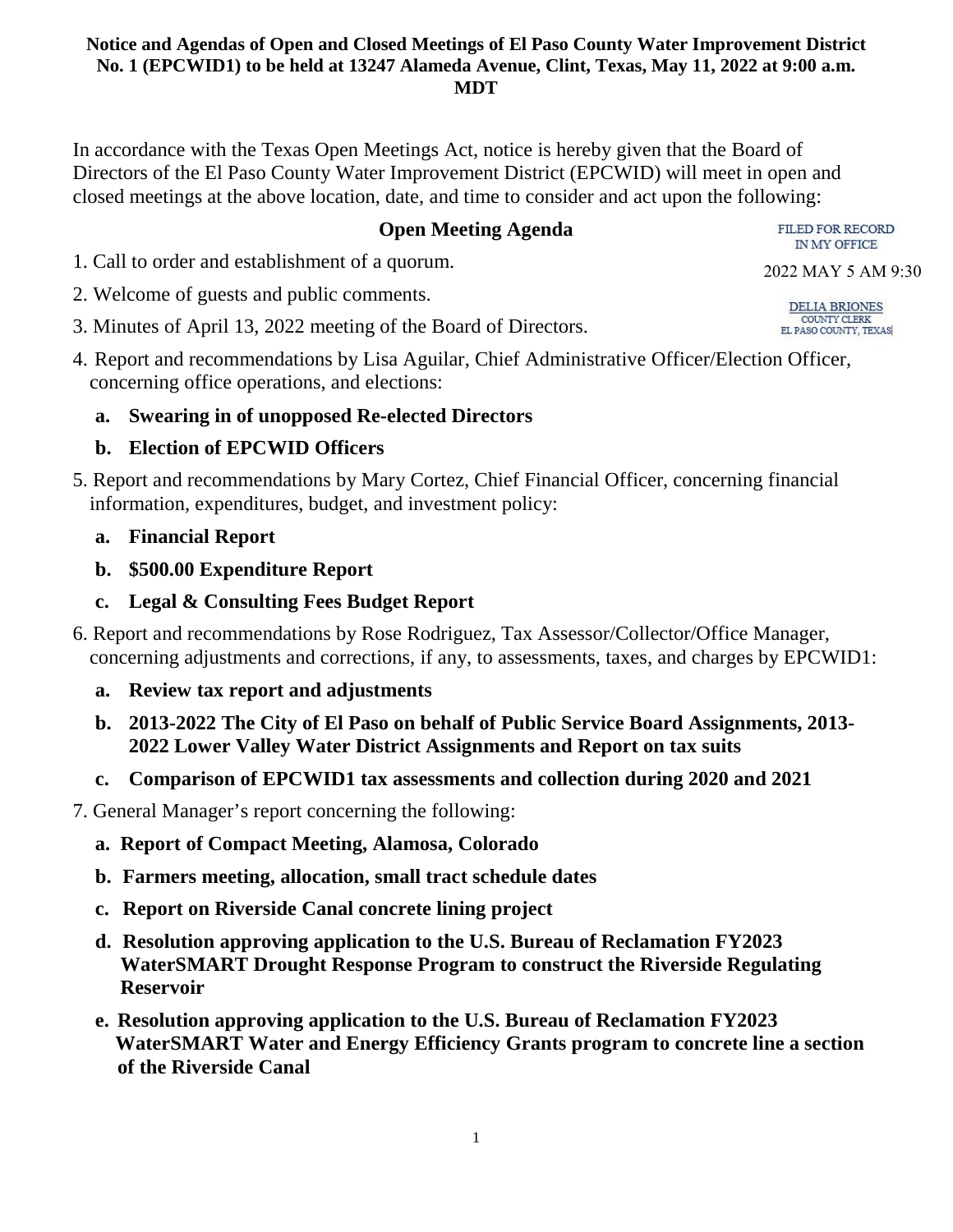- **f. Resolution approving application to the U.S. Bureau of Reclamation FY2023 WaterSMART Water and Energy Efficiency Grants program to concrete line a section of the Franklin Canal**
- **g. Resolution approving application to the El Paso County American Rescue Plan Act Notice of Funding Opportunity to purchase major equipment and complete survey, engineering design, and environmental work for the Franklin Canal.**
- **h. License 3172, by the City of El Paso, for a 5-year license for use of District's Drains within the limits of the City of El Paso for conveyance of Storm Water and Groundwater, and Subsurface installation of Water or Sewer Pipeline Crossings**
- 8. District Engineer's reports and recommendations concerning the following:
	- **a. Rio Grande Project Operating Agreement Accounting**
	- **b. Rio Grande Project Compact Accounting**
	- **c. Rio Grande Project Water Supply and Water Allocations**
	- **d. Status of 3rd Party Construction in District Canals and Drains**
	- **e. District Policy regarding sale and 3rd party use of District property (TGC §551.072 item)**
- 9. Maintenance Manager's reports and recommendations concerning the following:

### **a. Drain maintenance program and water delivery system**

10. Water Master's reports and recommendations concerning the following:

# **a. Water use and availability**

- 11. Water delivery allocations to EPCWID1 water users and water available by contract: **None**
- 12. Subdivision Plats within District Boundary requirement in License Manual:
	- **a. Application 3108, by Cuatro Land Holding LLC, for River View Estates Subdivision, being all of Tracts 15-C and 15-G, a portion of tract 15-D, block 13, Upper Valley Surveys, and lot 25, Block 1, Edmundo Kauffman Estates Replat "A", El Paso County, Texas**
- 13. Applications for Licenses for Use of District Real Property:
	- **a. Application 3139, by Texas Department of Transportation, for a temporary ingress and egress construction easement along Franklin Canal (an irrigation canal) in the vicinity of Station 250+41 to 263+57**
	- **b. Application 3148, by MCImetro Access Transmission Service Corporation, for a 25 year license for a subsurface fiber optic cable system crossing the Montoya Lateral (an irrigation canal) at Country Club Rd, at approximately station 20+35.42**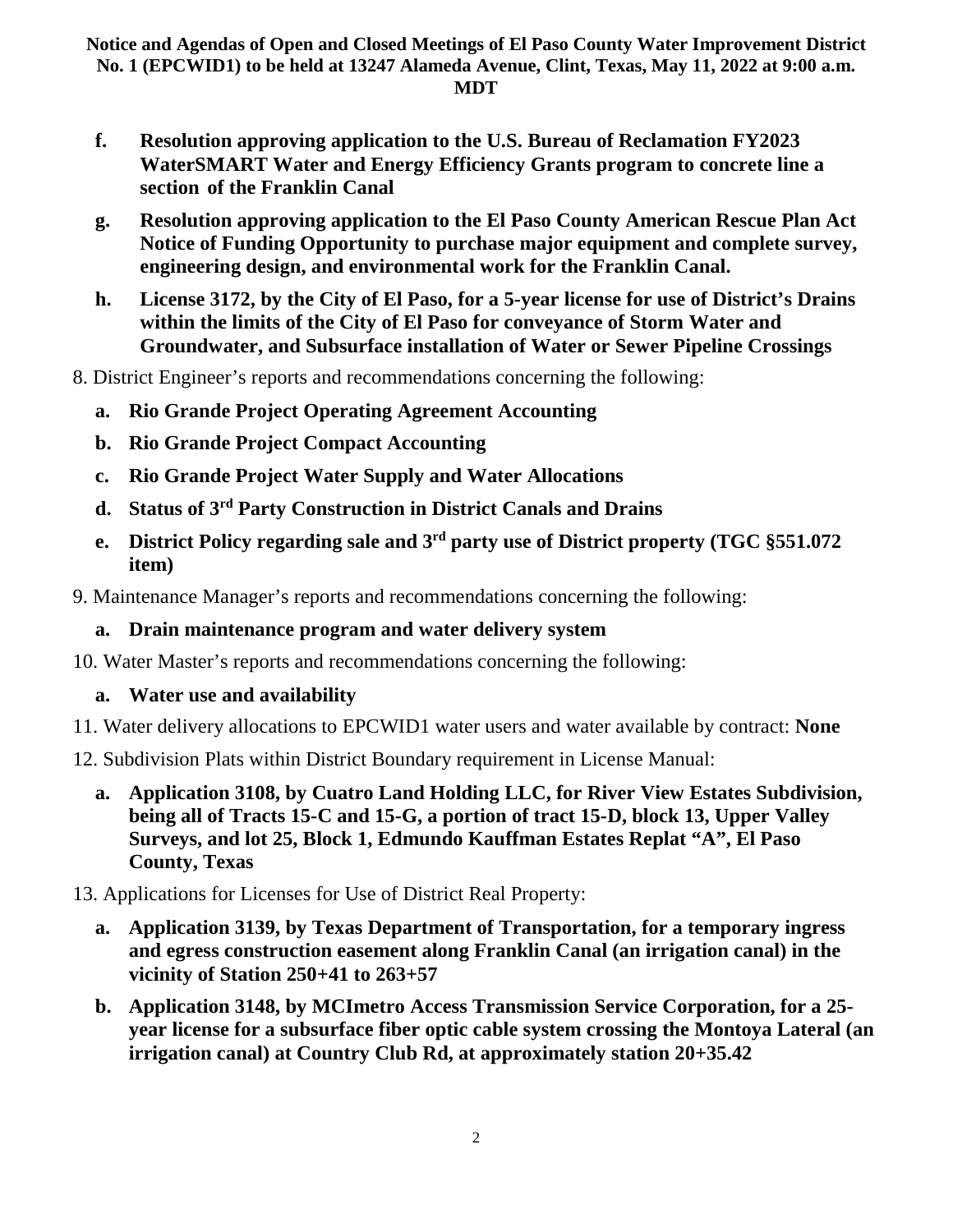- **c. Application 3151, by MCImetro Access Transmission Service Corporation, for a 25 year license for a subsurface fiber optic cable system crossing the Montoya Main Lateral (an irrigation canal) at Country Club Rd., at approximately station 185+01.96**
- **d. Application 3152, by MCImetro Access Transmission Service Corporation, for a 25 year license for a subsurface fiber optic cable system crossing the Montoya Drain (an irrigation canal) at Country Club Place, at approximately station 215+44.35**
- **e. Application 3153, by MCImetro Access Transmission Service Corporation, for a 25 year license for a subsurface fiber optic cable system crossing the Franklin Canal (an irrigation canal) at Little Flower Rd., at approximately station 455+41.21**
- **f. Application 3154, by MCImetro Access Transmission Service Corporation, for a 25 year license for a subsurface fiber optic cable system crossing the Alfalfa Lateral (an irrigation) at Woodridge Rd., at approximately station 5+47.23**
- **g. Application 3155, by MCImetro Access Transmission Service Corporation, for a 25 year license for a subsurface fiber optic cable system crossing the Mesa Drain (an irrigation canal) at Carolina Drive, at approximately station 1126+03.06**
- **h. Application 3158, by Texas Gas Service Company, a division of ONEGas, Inc., for a 25-year license to construct 2-inch PPE gas line encased in a 4-inch steel pipe on the Franklin Canal (an irrigation canal), at approximately station 1557+35.35**
- **i. Application 3159, by MCImetro Access Transmission Service Corporation, for a 25 year license for a subsurface fiber optic cable system crossing the Franklin Canal (an irrigation canal) at Washington St., at approximately station 286+14.37**
- **j. Contract 3168, by Spencer Construction LLC, for a Contract for Purchase of Non-Potable Raw Water for Use in Controlling Dust**
- 14. Sale of Surplus District Real Property under 49.226 of the Texas Water Code:
	- **a. Consideration of offer by City of El Paso on behalf of Public Service Board for a portion of the Franklin Drain**
- 15. Any or all of the items shown on the attached Closed Meeting Agenda.
- 16. Consideration of agenda items for next regular board meeting.
- 17. Adjournment.

At any time during the open meeting, the Board of Directors may retire into a closed meeting to discuss the subjects shown on the Closed Meeting Agenda after the presiding officer publicly announces that a closed meeting will be held; and identifies the section or sections of Chapter 551 of the Texas Government Code under which the closed meeting is held.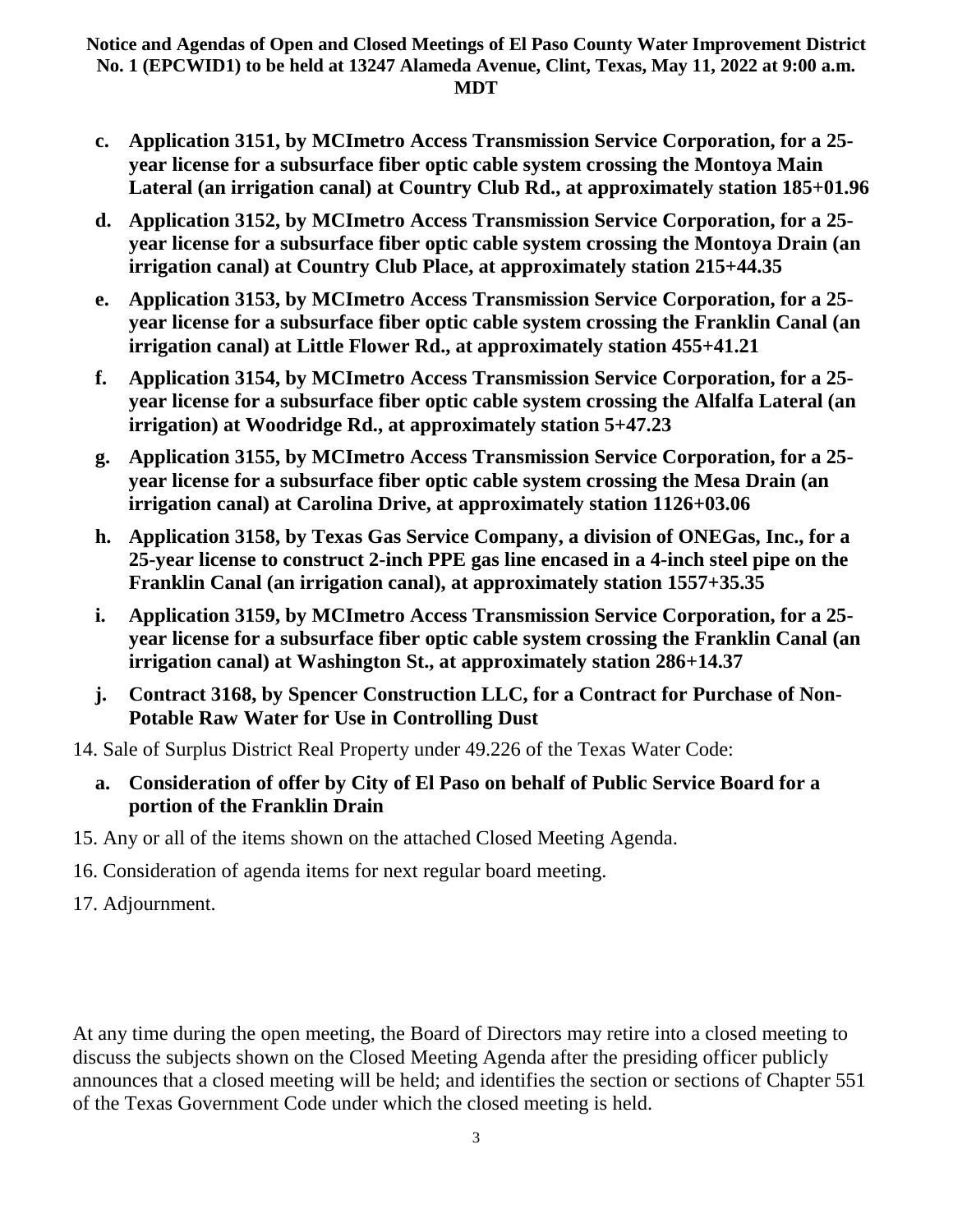### **Closed Meeting (Executive Session) Agenda**

- 1. Pursuant to Texas Gov. Code §551.071 the Board of Directors will conduct a private consultation with its attorneys seeking advice of such attorneys regarding the following pending or contemplated litigation; or settlement offer(s); or on the following matter(s) in which the duty of the attorneys to EPCWID1 under the Texas Disciplinary Rules of Professional Conduct of the State Bar of Texas clearly conflict with chapter 551 of the Texas Government Code:
	- **a. New Mexico Lower Rio Grande Water Rights Adjudication No. CV-96-888-SSI 97- 104/107.**
	- **b. Status of State of Texas v State of New Mexico and State of Colorado, No. 22O141 Original in the United States Supreme Court and Intervention by the United States.**
	- **c. State of New Mexico ex rel. Office of The New Mexico State Engineer, Plantiff-Appellee, v. Margie Garcia Oscar v. Butler, Rose Marie Arispe Butler and Sammie Singh, Defendants-Appellants, and Elephant Butte Irrigation District, et. al., Defendants No. A-1-CA-36269.**
	- **d. Albert Lopez & Lexby Lopez vs. City of El Paso, Texas, EPCWID#1, Mid-West Textile Company and Union Pacific Railroad Company, Cause No. 2017-DCV0065.**
	- **e. Rogelio Trevizo vs. El Paso County Water Improvement District #1, Cause No. 2019DCV1164.**
	- **f. ALLIANCE ESG, LLC d/b/a ALLIANCE ENVIRONMENTAL SERVICES GROUP and GERALD and CHRISTINE GOODWIN, Individually, Plaintiffs, vs. EL PASO COUNTY WATER IMPROVEMENT DISTRICT NO. 1, Defendant, Cause No. 2020DCV2782.**
- 2. Pursuant to Texas Government Code §551.072, the Board will conduct a closed meeting to discuss the licensing, sale, purchase, exchange, lease or value of real property as shown on the open meeting agenda under items 7, 8, 12, 13 and/or 14.
- 3. Pursuant to Texas Government Code §551.074, the Board will conduct a closed meeting to deliberate the appointment, employment, evaluation, reassignment, duties, discipline, or dismissal of the below indicated officer(s) or employee(s) of EPCWID1 indicated below:

### **None**

- 4. Pursuant to Texas Government Code §551.076, the Board will conduct a closed meeting to deliberate Security Devices or Security Audits.
- 5. Pursuant to Texas Government Code §551, the Board will conduct a closed meeting to receive advice regarding professional service contracts.